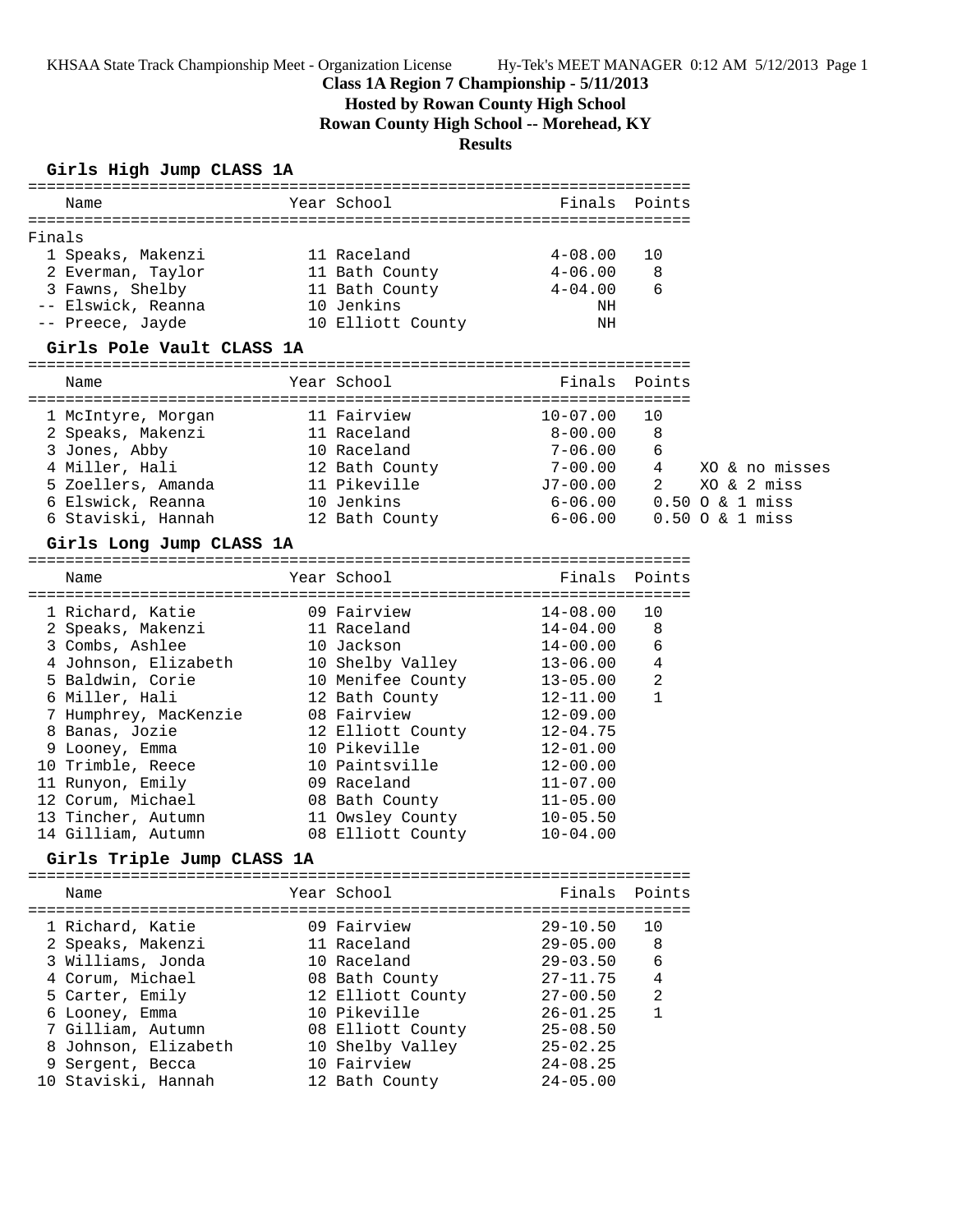KHSAA State Track Championship Meet - Organization License Hy-Tek's MEET MANAGER 0:12 AM 5/12/2013 Page 2

**Class 1A Region 7 Championship - 5/11/2013**

**Hosted by Rowan County High School**

**Rowan County High School -- Morehead, KY**

## **Results**

**....Girls Triple Jump CLASS 1A**

| 11 Baker, Kari                         | 11 Owsley County  | $24 - 00.00$ |               |
|----------------------------------------|-------------------|--------------|---------------|
| Girls Shot Put CLASS 1A                |                   |              |               |
| Name                                   | Year School       |              | Finals Points |
| 1 Griffith, Cassidy                    | 10 Jackson        | $32 - 03.50$ | 10            |
| 2 Looney, Emma                         | 10 Pikeville      | $29 - 08.00$ | 8             |
| 3 Caudill, Larissa                     | 12 Owsley County  | $26 - 06.25$ | 6             |
| 4 Gee, Nikki                           | 11 Fairview       | $24 - 04.00$ | 4             |
| 5 Hall, Paige                          | 11 Shelby Valley  | $23 - 10.50$ | 2             |
| 6 Jordan, Destiny                      | 12 Bath County    | $23 - 09.00$ | $\mathbf{1}$  |
| 7 Sergent, Becca                       | 10 Fairview       | $23 - 05.50$ |               |
| 8 Sipps, Ashton                        | 09 Raceland       | $22 - 09.00$ |               |
| 9 Goble, Brooke                        | 10 Paintsville    | $22 - 08.25$ |               |
| 10 Fenney, Sara                        | 10 Raceland       | $22 - 04.50$ |               |
| 11 McCarty, Shanley                    | 11 Paintsville    | $22 - 04.00$ |               |
| 12 Daniel, Blue                        | 11 Owsley County  | $21 - 10.50$ |               |
| 13 Carter, Emily                       | 12 Elliott County | $21 - 07.75$ |               |
| 14 Potter, Nikesha                     | 11 Shelby Valley  | $21 - 02.00$ |               |
| 15 Rose, Baylee                        | 11 Jenkins        | $18 - 04.50$ |               |
| 16 Jenkins, Jessie                     | 10 Elliott County | $18 - 03.00$ |               |
| Girls Discus Throw CLASS 1A            |                   |              |               |
| Name                                   | Year School       | Finals       | Points        |
| 1 Looney, Emma                         | 10 Pikeville      | $85 - 06$    | 10            |
| 2 Griffith, Cassidy                    | 10 Jackson        | $83 - 10$    | 8             |
| 3 Caudill, Larissa                     | 12 Owsley County  | 75-11        | 6             |
| 4 Daniel, Blue                         | 11 Owsley County  | 73-10        | 4             |
| 5 Gee, Nikki                           | 11 Fairview       | $63 - 10$    | 2             |
| 6 Potter, Nikesha                      | 11 Shelby Valley  | $63 - 03$    | 1             |
| 7 Dale, Katherine                      | 10 Paintsville    | $61 - 00$    |               |
| 8 Sergent, Becca                       | 10 Fairview       | $58 - 06$    |               |
| 9 Jordan, Destiny                      | 12 Bath County    | $58 - 03$    |               |
| 10 Fenney, Sara                        | 10 Raceland       | 56-02        |               |
| 11 Toth, Amanda                        | 10 Menifee County | $56 - 01$    |               |
| 12 McCarty, Shanley                    | 11 Paintsville    | $55 - 01$    |               |
| 13 Thacker, Katie                      | 12 Shelby Valley  | $54 - 05$    |               |
| 14 Sipps, Ashton                       | 09 Raceland       | $51 - 09$    |               |
| 15 Carter, Emily                       | 12 Elliott County | $45 - 07$    |               |
| 16 Jenkins, Jessie                     | 10 Elliott County | $45 - 05$    |               |
| 17 Rose, Baylee                        | 11 Jenkins        | $38 - 11$    |               |
| 18 Newman, Brittany                    | 07 South Floyd    | $38 - 10$    |               |
| Boys High Jump CLASS 1A                |                   |              |               |
| Name                                   | Year School       | Finals       | Points        |
|                                        | 12 Fairview       | $6 - 00.00$  | 10            |
| 1 Rutherford, Mason<br>2 Collins, Josh | 12 Jenkins        | $J6 - 00.00$ | 8             |
| 3 Messer, Connor                       | 10 Raceland       | $5 - 08.00$  | 6             |
|                                        |                   |              |               |

4 Hodge, Breion 11 Bath County 5-06.00 4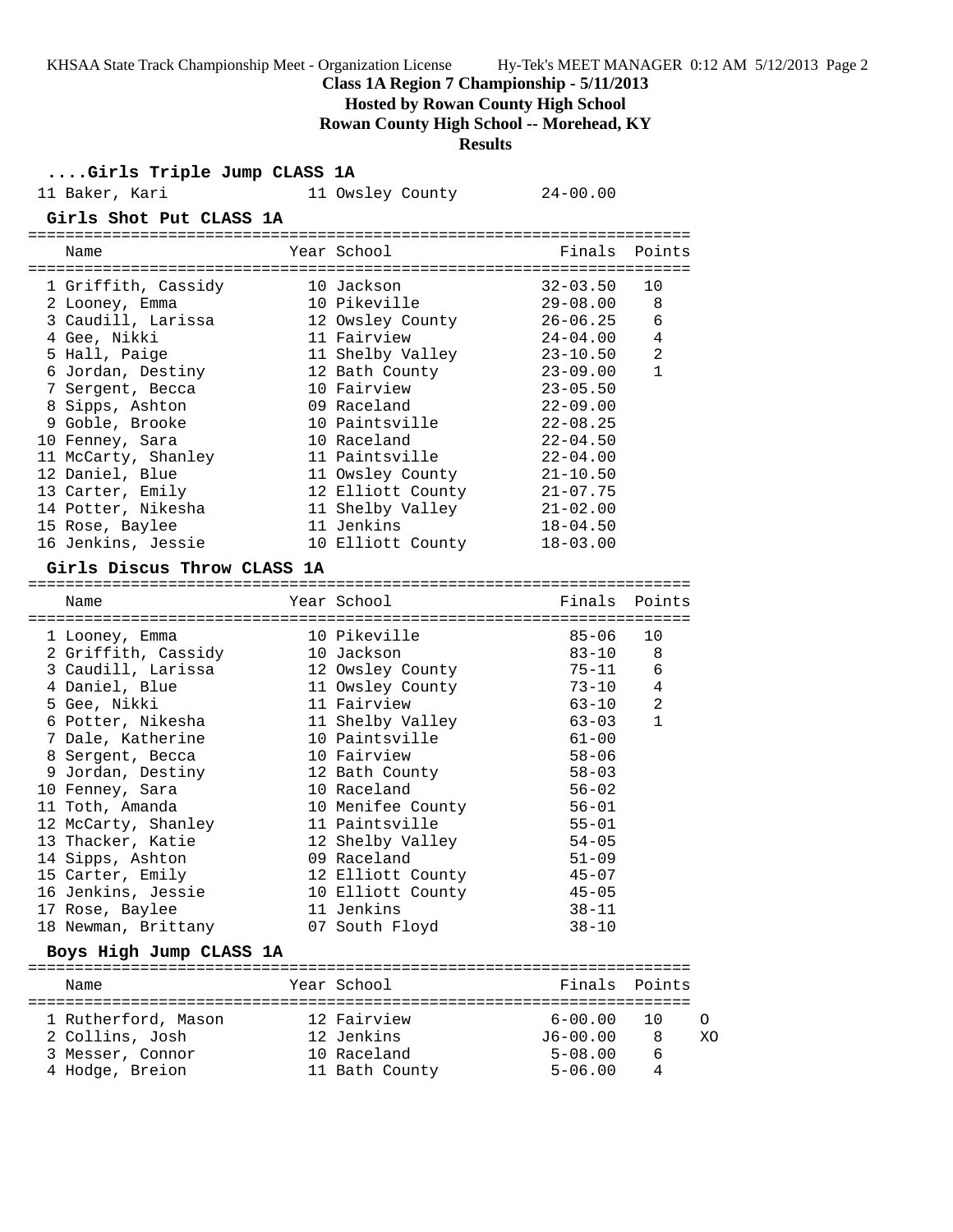KHSAA State Track Championship Meet - Organization License Hy-Tek's MEET MANAGER 0:12 AM 5/12/2013 Page 3

#### **Class 1A Region 7 Championship - 5/11/2013**

**Hosted by Rowan County High School**

**Rowan County High School -- Morehead, KY**

### **Results**

#### **....Boys High Jump CLASS 1A**

| 5 Ratliff, Trey     | 09 Bath County    | 5-02.00      | 1.50 O & no prev misses |
|---------------------|-------------------|--------------|-------------------------|
| 5 Elliott, Aaron    | 12 Elliott County | 5-02.00      | 1.50 O & no prev misses |
| 7 McKay, Chris      | 09 Shelby Valley  | J5-02.00 XXO |                         |
| 8 Pennington, David | 11 Raceland       | $5 - 00.00$  |                         |

#### **Boys Pole Vault CLASS 1A**

======================================================================= Name The Year School Controll of Finals Points ======================================================================= 1 Messer, Connor 10 Raceland 12-00.00 10 2 Dailey, Nathan 12 Bath County 11-00.00 8 3 Goff, Tanner 10 Jenkins 10-06.00 6 4 Cox, Charlie 12 Jenkins 9-00.00 4 5 McCommas, Timmy 11 Raceland 8-00.00 2 6 Staviski, Evan 12 Bath County 6-00.00 1

### **Boys Long Jump CLASS 1A**

======================================================================= Name Year School Finals Points ======================================================================= 1 Rutherford, Mason 12 Fairview 20-04.00 10 2 Elliott, Aaron 12 Elliott County 19-00.00 8 3 Turner, Devon 12 Fairview 18-05.50 6 4 Ratliff, Trey 09 Bath County 16-06.50 4 5 Myers, Vincent 11 Shelby Valley 16-02.00 2 6 Potter, Trey 10 Raceland 16-01.50 1 7 Tackett, Trent 11 Shelby Valley 15-09.50 8 Howard, Austin 09 Raceland 15-04.50 9 Bundren, Tyler 11 Wolfe County 15-01.00 10 Bentley, Dylan 10 Jenkins 15-00.75 11 Hodge, Breion 11 Bath County 15-00.00 12 Crouch, Dylan 10 Menifee County 14-00.25 13 Richardson, Channing 12 Jenkins 10-09.50

## **Boys Triple Jump CLASS 1A**

======================================================================= Name The Year School Team Points Points ======================================================================= 1 Rutherford, Mason 12 Fairview 40-11.00 10 2 Jones, Justin 12 Bath County 38-02.25 8 3 Potter, Trey 10 Raceland 35-10.00 6 4 Baldwin, Zach 11 Paintsville 34-11.50 4 5 Sexton, Koty 12 Jenkins 34-11.25 2 6 Pennington, David 11 Raceland 34-02.00 1 7 Ratliff, Trey 09 Bath County 33-04.50 8 Cubillo-Landa, Ivan 10 Pikeville 32-10.50 9 Bowling, William 11 Owsley County 31-06.75 10 Tackett, Trent 11 Shelby Valley 30-10.50 11 Myers, Vincent 11 Shelby Valley 30-00.25 12 Campbell, Dylan 10 Jackson 29-01.75 13 Garner, Sam 11 Elliott County 28-08.50